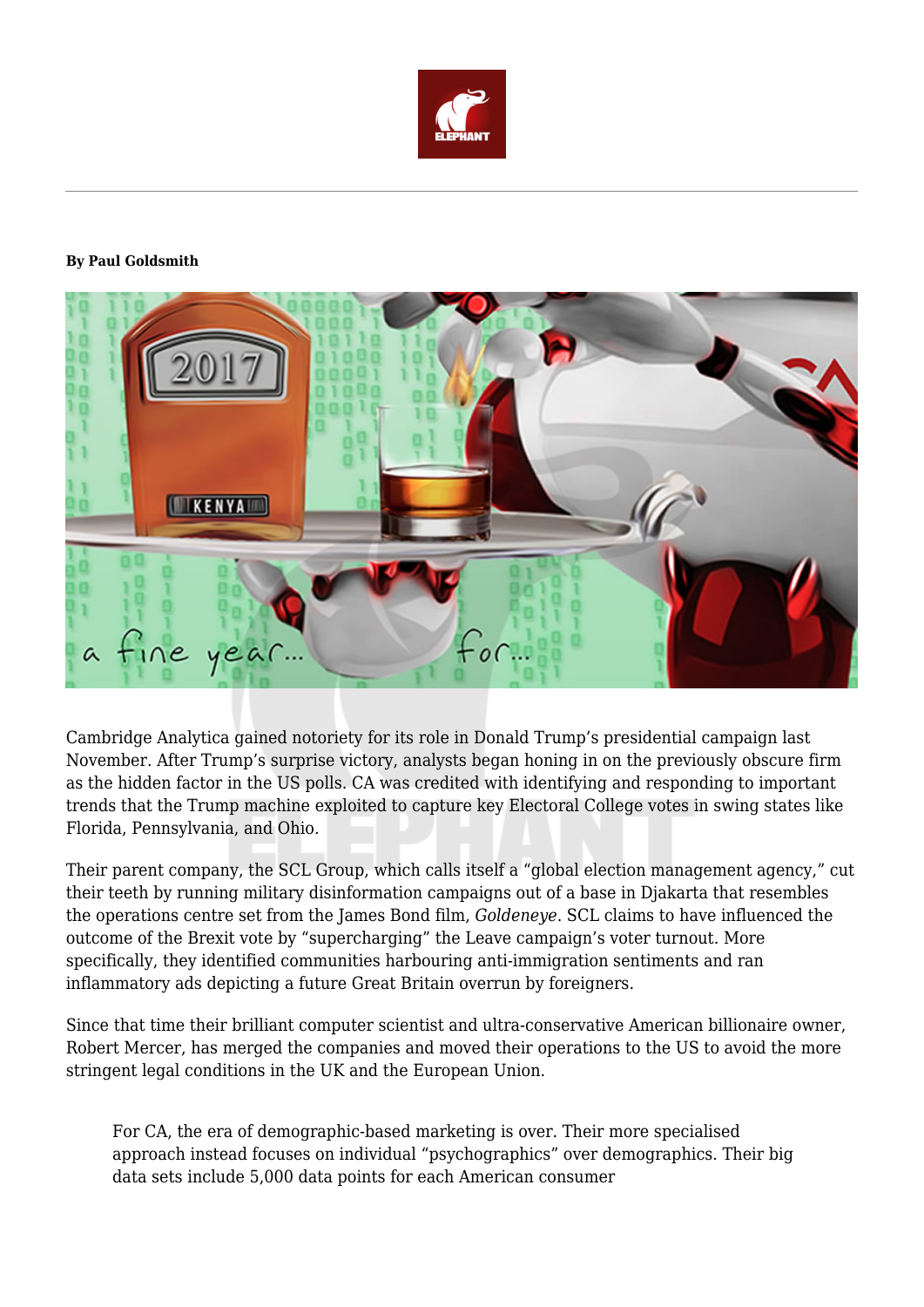Cambridge Analytica is now reportedly in Kenya working for the Jubilee Party campaign, and the implications go beyond whether their methods can tip the balance in a country like Kenya.

## WHAT IS CAMBRIDGE ANALYTICA?

According to the controversial company's spokesman, "We are a data analytics company. Many organisations out there want to serve as the database of record for their clients. We aim to be the layer on top of that, which provides our clients with actionable insights —essentially acting as the brain behind the decision-making process. At our core, we are a data and behavioural science company. Simply put, we help organisations figure out who to talk to and what to say to them."

For CA, the era of demographic-based marketing is over. Their more specialised approach instead focuses on individual "psychographics" over demographics. Their big data sets include 5,000 data points for each American consumer, and this cache informed the company's emotionally charged messages and images via advertising, direct mail, robocalls, and in-person canvass scripts delivered during the final three months before the US polls.

They varied dramatically depending on the voter, the issues, and diverse external factors like the condition of the local economy. A voter motivated by issues of immigration, for example, received a different variation on the Trump message than a gun-loving voter from the same demographic.

Their predictive analytics toolbox synthesises three core approaches: data science and analytics, digital marketing based on "persuasion," and polling research. As a CA spokesman reported, "For the Trump campaign, we served as the data agency of record, but our role quickly evolved as the cycle progressed. Having a large amount of control and input allowed us to be extremely efficient and reactive. Our approach allows our clients to more efficiently spend their resources and better persuade and mobilise their advocates."

The key word in the statement above is "persuade." Persuasive technologies, the beating heart of the social media revolution, are why you click the Like button on Facebook and check the number of followers you have on Twitter. They also feed into the big data mantra: "We know what you want before you want it."

Moi had his bag of tricks, but the fixers behind the 2007 poll employed real magicians who could conjure votes out of thin air and transfer them to computer printouts that were treated as official results. It was done so brazenly it could only be intended to provoke

# KENYA'S CONTROVERSIAL 21<sup>ST</sup> CENTURY ELECTIONS

The 2002 election was relatively conventional by most standards; the peaceful transition to the Kibaki presidency validated this view. Prior to this the conduct of national elections appeared to be on a positive trajectory. But since 2007, the exercise has ended with controversy and acrimony.

Moi had his bag of tricks, but the fixers behind the 2007 poll employed real magicians who could conjure votes out of thin air and transfer them to computer printouts that were treated as official results. It was done so brazenly it could only be intended to provoke, a gambit devised by faceless schemers to legitimise the sitting government's prerogative to restore law and order, and by doing so remain in power while lawyers argued over the count in court. But the bush fire intensified and spun out of control, requiring the formation of a coalition government to quench the flames.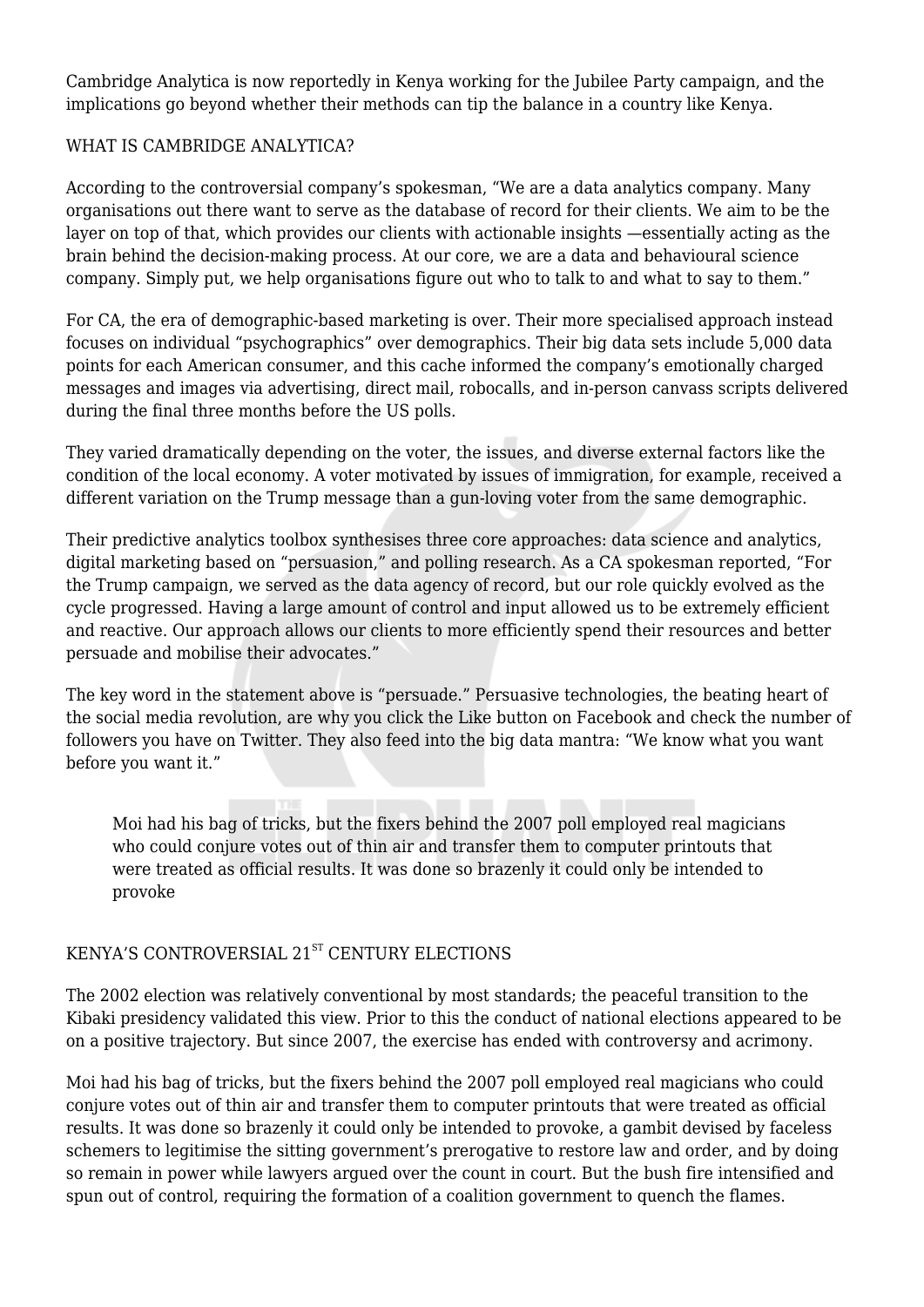While the catharsis of violence made Kenyans swear "never again," it did not purge the sins of the political class. Parliament's rejection of a local tribunal to sort out the mess and the invitation to turn the problem over to the International Criminal Court also backfired, or so it would appear. Come 2012, the Kenyatta-Ruto coalition employed British spin-doctors to craft a racially emotive narrative that turned the ICC trials and accompanying media circus to their advantage.

The press bought into the *amani badala ya haki* (peace instead of justice) meme, a blatant oxymoron coined to minimise another outbreak of 2007-style post-electoral violence. The national elections proceeded with the now familiar mix of skulduggery and double entendre aided by the tendering controversies perpetuated by the guardians of the process, the Internal Elections and Borders Commission.

The Ipsos Synovate polls of mid-January showed Raila Odinga with 46 per cent support to Uhuru Kenyatta's 40 per cent, but the gap closed to within one to two percentage points in most polls by mid-February. A year earlier, the Raila Odinga-led ODM's lead over the Uhuruto coalition ranged between 12 and 20 percentage points. Jubilee's Uhuruto claimed a narrow 800,000 vote victory in March.

The disputed results ended up being arbitrated in Kenya's new Supreme Court. The opposition lost out once again, arguably due to the methodical dismembering of the ODM case by the Jubilee team's counsel, Fred Ngatia, whose pinpoint rapier thrusts shredded much of the opposition lawyers' evidence.

*Amani badali ya haki* prevailed. Perhaps more importantly, it imparted a measure of legitimacy to the outcome. Despite the High Court's ruling, a number of anomalies fuelled the counter-narrative explaining how the usual suspects rigged the endgame. The IEBC and their tendering antics featured prominently. Unlike their British partners in the Chickengate scandal who went to jail, the Kenyan IEBC commissioners were "retired" with a generous benefits package.

#### CAMBRIDGE ANALYTICA WAS ALREADY ON THE SCENE IN 2013

A succession of developments had helped the Jubilee campaign close what began as unbridgeable gap during the long run-up to the March 4 elections. As it turns out, Cambridge Analytica was already on the scene in 2013. Their [political research project](https://ca-political.com/casestudies/casestudykenya2013), based on a sample of 47,000 voters, pointed to young voters as an underutilised asset that could be highly influential if mobilised. CA tells us their communications and strategy team devised an online social media campaign that generated an active online following.

Now it's polling season again, and because institutional uncertainty remains part of the equation, we should expect the unexpected

We have seen similar momentum shifts before and since. But in Kenya, the question, "How did they win?" is now as important as "Did they win?" Did CA's contribution in 2013 lay down a marker for future electoral strategies, or did the narrative crafted by the BPL consultants make the critical difference?

Now it's polling season again, and because institutional uncertainty remains part of the equation, we should expect the unexpected. The fact that Jubilee has employed Cambridge Analytica again extends the uncertainty to the role of data mining and political algorithms.

## ETHNIC ARITHMETIC VERSUS ADVANCED ANALYTICS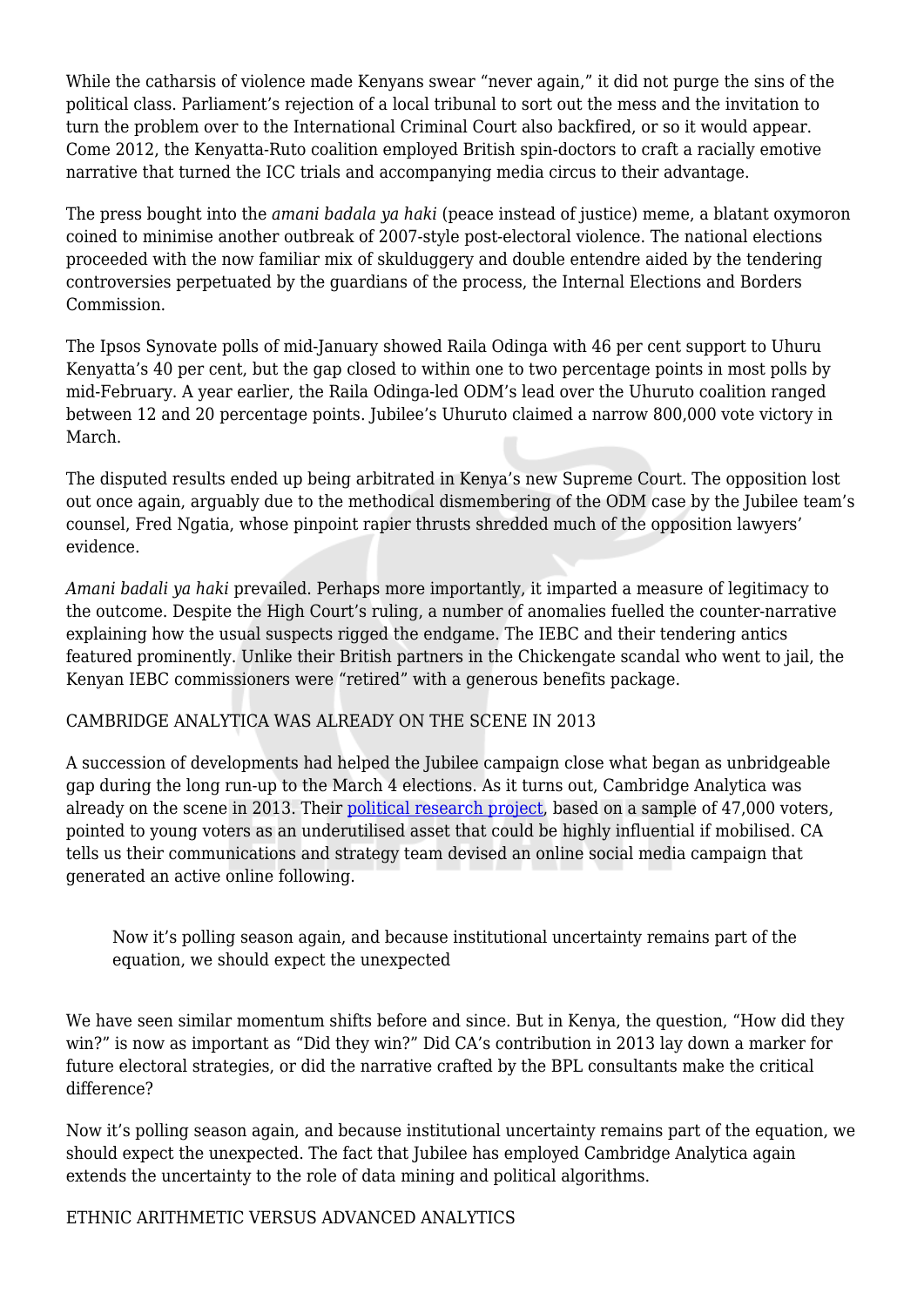Up to this point, Kenya's political system has shared more in common with Stalin's "who counts the votes" principle than the "those who can best influence choices" techno-nerd data-tweaker school.

The import of the CA contribution to the 2013 campaign is debatable. Everyone knew the youth demographic was a critical factor, and the major parties and savvy politicians were already using social media to expand the influence of their campaigns. The *New York Times* challenged the impact of their input; other analysts also contest the firm's claims to be the critical influencer behind the Brexit and Trump victories. Others see their "secret sauce" as manipulative, unethical, and a threat to participatory democracy.

But we assume CA will bring some useful intelligence and expertise to the allocation and deployment of resources to the task. This does not mean CA psychographics and other methods of voter targeting will significantly alter the outcome of the August 8 polls.

Even though CA is no doubt accessing all the social media data available, their cache of Kenyan data is not necessarily representative of the 19 million voters, and probably does not reach the 5,000 North American data point threshold. It is doubtful the data in Kenya's noisier political arena impart the same level of clarity used to fine-tune electoral messages in the US. What we do know is that they are smart, and may well understand this far better than those of us trying to look in from the inside.

If their genius is being invested in social media, the evidence has yet to show on the radar. The Jubilee Facebook page with its 237,000 followers is not setting the world on fire, nor is its 46,000 follower Twitter feed. Uhuru Kenyatta in contrast, has some 3 million followers on Facebook and some 2.2 million on Twitter, while William Ruto has just over 980,000 on Facebook but 1.26 million on Twitter. Raila Odinga, meanwhile, has about 870,000 followers on Facebook and another 1.13 million Twitter fans at this moment in time.

The Jubilee Facebook page with its 237,000 followers is not setting the world on fire, nor is its 46,000-follower Twitter feed. Uhuru Kenyatta in contrast, has some 3 million followers on Facebook and some 2.2 million on Twitter, while William Ruto has just over 980,000 on Facebook but 1.26 million on Twitter.

In the end, the only numbers that will matter are the ones tallied after the smoke and rhetoric clears in August. There are other firms with comparable expertise that could provide the same services to the opposition if CA really confers an advantage in the political marketplace — like Palantir Technologies (named after Saruman's seeing stone in the *Lord of the Rings*), a company started by Peter Thiel (another big Trumperian) with a \$2 million boost from the CIA's venture capital arm, Q-Tel.

Kenyan elections are still a different kind of political animal that inhabits a weaker, if evolving, institutional habitat. At the onset of the campaign cycle, I proposed a disaggregated research and metric-based approach similar to CA's three-pronged methods to a colleague running for a high office; he liked the idea but said, "The problem is 65 per cent of our people are irrational."

Many of these voters are not so much irrational as prone to be incentivised by material inducements, fake news, and peer pressure than by appeals to personal values. But how many? Low-tech methods like helicopters, the gigantic billboard figures now straddling the country's roadsides like the ancient kings of Gondor, and even [confetti cannons](http://sploid.gizmodo.com/music-festival-confetti-cannons-might-be-our-only-suref-1796523538), trump hi-tech wizardry all the time (no pun intended). Against this background, the contracting of Cambridge Analytica may even appear to be an extravagant if not foolish waste of funds, although we should also be cautious in light of [Dator's](https://prezi.com/ub_l3phlualn/dators-2nd-law-of-south-park-imagining-poorly-animated-futures-of-religion-technology-culture/)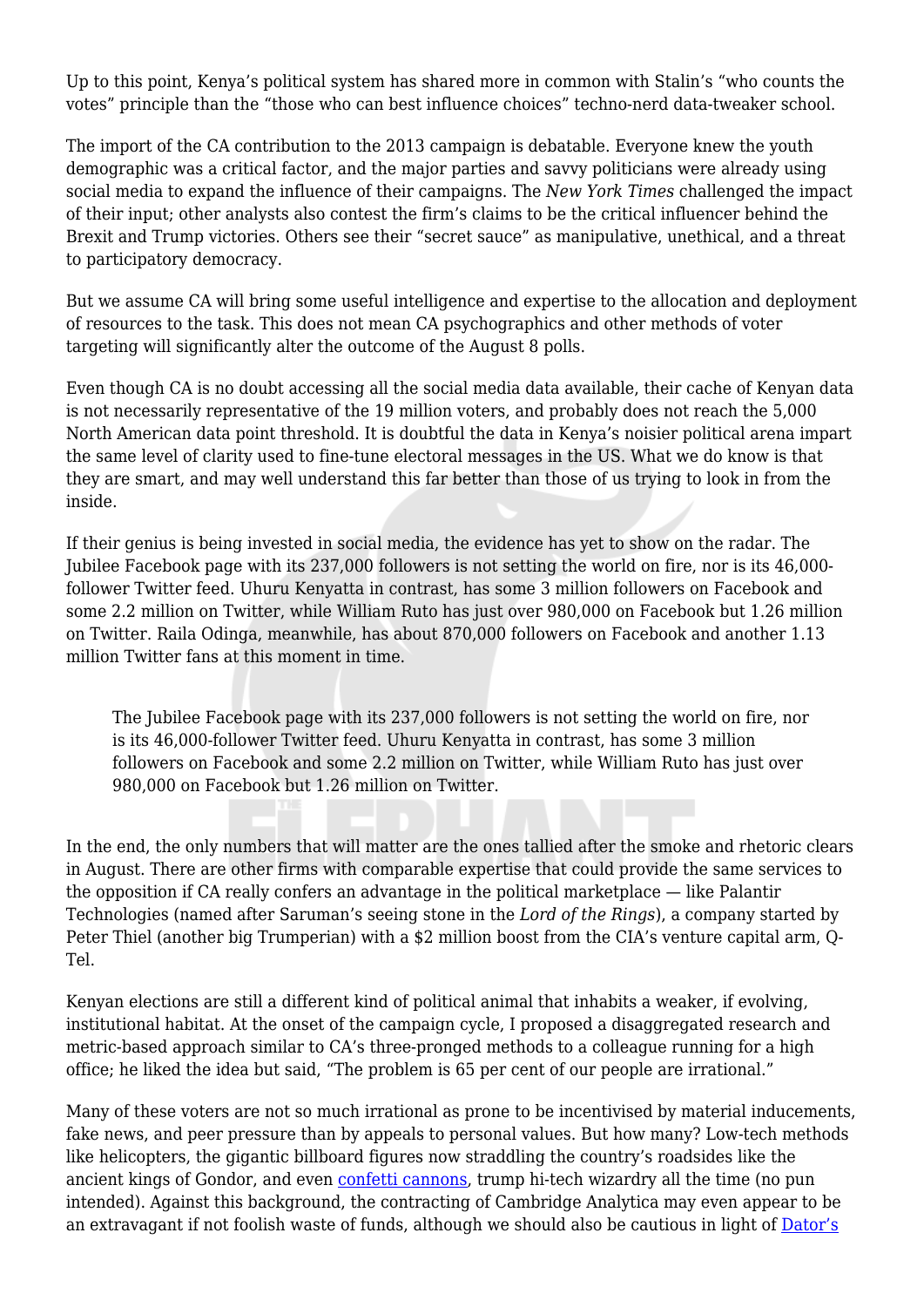[second law](https://prezi.com/ub_l3phlualn/dators-2nd-law-of-south-park-imagining-poorly-animated-futures-of-religion-technology-culture/) stating "*Any useful idea about the future should appear to be ridiculous."*

Ethnic identity and other prime drivers of voting behaviour tend to reduce the number of swing voters on the national level. But this may be changing, and 15 per cent of them currently fall into the latter category according to polls — a relatively large figure compared with the thin margins separating presidential candidates in the last election. All of these reasons suggest we should not dismiss the power of persuasion built into data-based political algorithms.

We may see a surge of propaganda and emotionally provocative messaging during the last three weeks of the campaigns. But the more serious implications of Cambridge Analytica's local presence transcend questions about their impact on Kenya's national elections.

#### WHAT *DO* KENYANS REALLY WANT?

CA claims they are "politically agnostic" but they are actually quite the opposite. This and other claims by their CEO, Alexander Nix, demonstrate that they are slick dissemblers but not very good liars. Their website boasts of the campaigns they have assisted and prominently showcase the names of Ted Cruz, Ben Carson, and John Bolton alongside Trump. Robert Mercer, a key member of the ultra-conservative Koch brothers network and the single-largest Trump campaign donor, is their major investor.

The accumulation of mistrust and cynicism over the past two electoral cycles imbues the current iteration of electioneering with a large measure of angst and trepidation. If a clean and transparent outcome dissolves this negative legacy, everyone wins

Steve Bannon, who used to sit on the CA board, benefited from the enabling contribution of Mercer to set up Breitbart News, the reigning avatar of alt-right causes. Mercer and Bannon are at the forefront of the movement waging an asymmetric info war on the mainstream media and most other progressive causes they consider to be too liberal. [Jane Mayer](https://www.democracynow.org/2017/3/23/jane_mayer_on_robert_mercer_the) and [Carole Cadwalladr](https://www.theguardian.com/politics/2017/feb/26/robert-mercer-breitbart-war-on-media-steve-bannon-donald-trump-nigel-farage) and others have documented how these individuals and their colleagues are using money and power to reconfigure the online news ecosystem and leverage their toxic influence to undermine participatory politics and critical issues like climate change.

Nix also said the company participated in the 2016 US election to use the experience as a pivot for applying their decision-influencing brainware to the commercial sector and product branding. This rings true in contrast because the ultimate goal of Bob Mercer and the other elites populating the Koch Brothers network is to manipulate ideology and political culture to serve their material interests — both in Western political arenas and beyond.

It follows that CA does not need to deliver votes as much as create the perception they can produce results. The murky quality of Kenyan elections makes this a win-win proposition, while Kenya provides an ideal entry point into the larger region. Embedding themselves with ruling elites presents a pivot for exploiting emergent commercial opportunities. It will also provide the cover for rolling-out civilian psyops operations and misinformation in the service of private sector investors and foreign powers with an eye on the region's resources and its growing numbers of persuadable youth.

In its May post on CA's presence in Kenya, *Africa Confidential* reported, "The spectre of a highly secretive data mining company using such techniques is raising serious concern among Kenyan activists," and added that this is occurring in a climate where the wounds of the 2007 post-electoral violence have not fully healed.